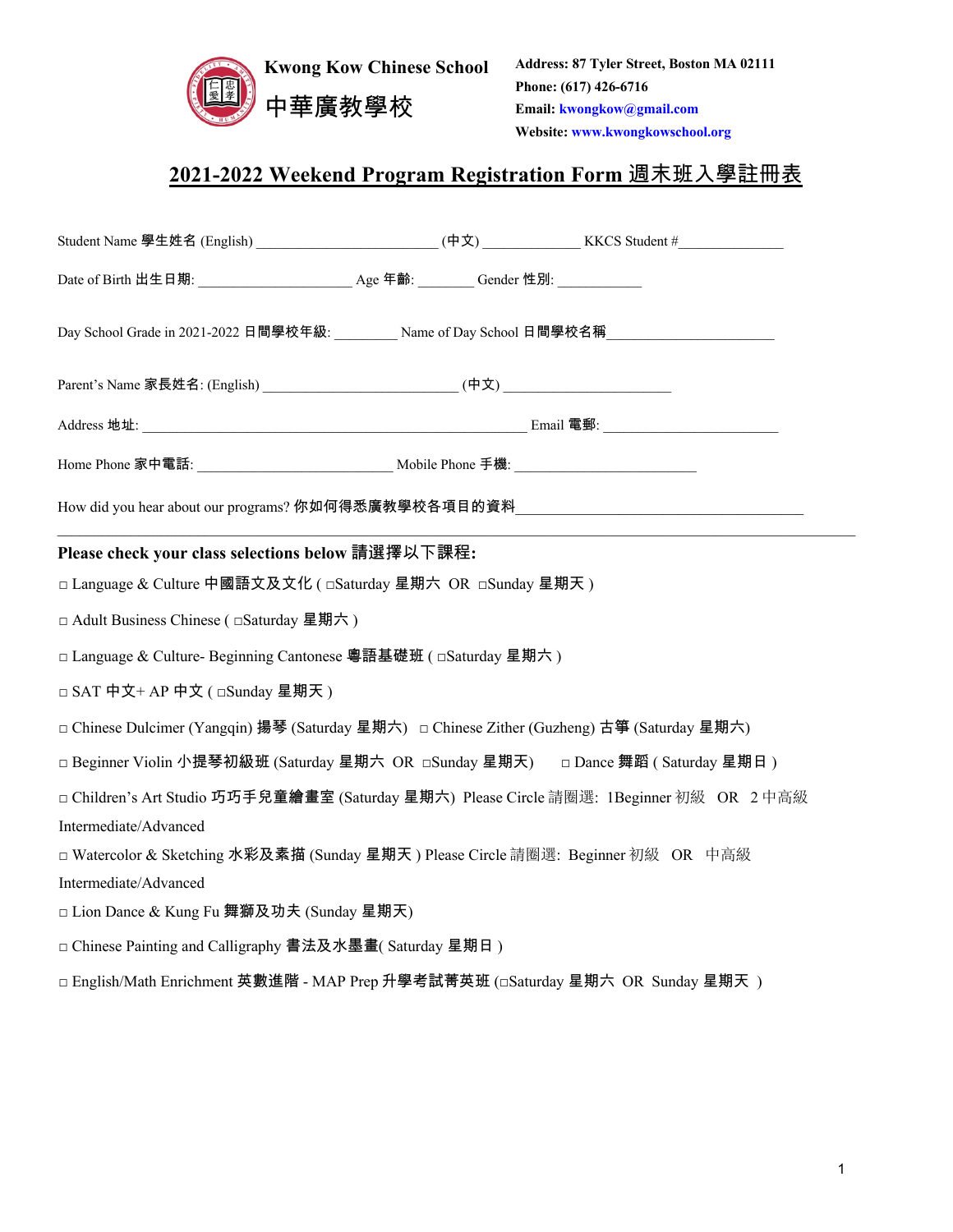### Parent/Guardian Permission 家長及監護人同意書

As a parent or legal guardian, I give permission for the registrant to participate in all activities and off-site trips conducted by KKCS. I understand and agree to abide by all KKCS policies and regulations. I hereby release and discharge the Kwong Kow Chinese School and its officers, employees, agents, and volunteers from any and all claims for accidents during the program. In case of emergency, I give permission to Kwong Kow Chinese School to administer first aid or send my child to the emergency room for treatment. I understand that every effort will be made to contact me in the event of an emergency requiring medical attention for my child.

#### 作爲家長及監護人,本人同意我的孩子參與中華廣教學校暑期班的课程及活 動。我理解、同意、並遵守學校制訂的規章制 度。若發生意 外事故, 校方不須負任何法律責任。在緊急情況下,本人願意允許學校將我的孩 子送到醫院急症室進行治療。

□ As a parent or legal guardian, I authorize the use of pictures, images and likeness for reasonable use and incorporation by Kwong Kow Chinese School for informational and media use in connection with the Kwong Kow Chinese School website and media outreach to the general public. 作爲 家長及監護人,我同意學校將我的孩子的照片及影像發佈在校刊、網站、廣告和宣傳材料上。

Tuition is non-refundable unless there is an unexpected *and* unavoidable circumstance. 除非有突發又無可避免的特殊情況,否則,已繳費恕一律不得退回。

| Parent's Signature 家長簽名:                                                                                                                                                                    |       | Date 日期:         |                                  |  |  |
|---------------------------------------------------------------------------------------------------------------------------------------------------------------------------------------------|-------|------------------|----------------------------------|--|--|
| (以下由學校填寫 For Office Use Only) Registration #                                                                                                                                                |       |                  |                                  |  |  |
| 需提供地址<br>中文課華埠居民優惠 Chinatown Resident Discount for Chinese Language & Culture: \$ 。(由華埠基金委員會资助,<br>证明 Subsidized by Chinatown Trust Fund Committee, Proof of principle address is required) |       |                  |                                  |  |  |
| 收費 Payment: \$         現款 Cash   支票 Check No.:                                                                                                                                              |       |                  | 信用卡 Credit Card Transaction No.: |  |  |
| Registration Form checked by:                                                                                                                                                               | Date: | Fee received by: | Date:                            |  |  |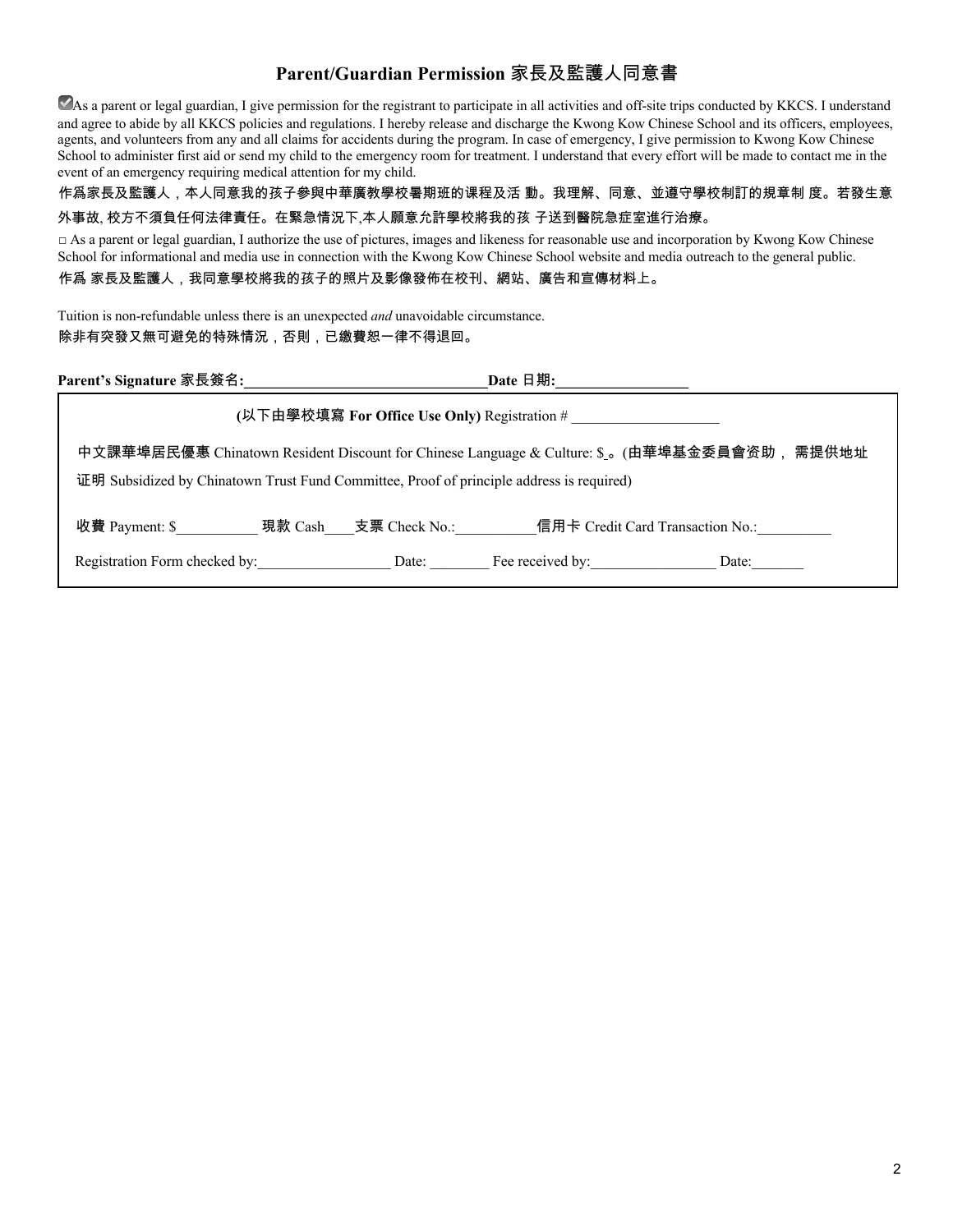# First Aid and Emergency Medical Care Consent Form 急救和緊急醫療同意書

|                                                                                                               | Child's name: 學生姓名___________________ Date of Birth 出生日期: ____________Grade 年級:                                                                                                                                                                                                                                                                                                                                                                               |    |
|---------------------------------------------------------------------------------------------------------------|---------------------------------------------------------------------------------------------------------------------------------------------------------------------------------------------------------------------------------------------------------------------------------------------------------------------------------------------------------------------------------------------------------------------------------------------------------------|----|
|                                                                                                               | Parent/Guardian 1 Name 父/母/監護人 1 姓名:____________________ phone number 電話:________                                                                                                                                                                                                                                                                                                                                                                             |    |
|                                                                                                               | Parent/Guardian 2 Name 父/母/監護人 2 姓名: https://www.phone.number 電話:                                                                                                                                                                                                                                                                                                                                                                                             |    |
|                                                                                                               | I authorize staff at KKCS who are trained in the basics of first aid/CPR to give my child first aid/CPR when appropriate. I understand that<br>every effort will be made to contact me in the event of an emergency requiring medical attention for my child. However, if I cannot be<br>reached, I hereby authorize the program to secure necessary medical treatment for my child. 本人授權廣教學校的急救受訓教職員, 在<br>緊急情況下對我的孩子進行救治, 並允許學校將我的孩子送到醫院急症室進行治療。學校將盡所能通知本人。 |    |
|                                                                                                               |                                                                                                                                                                                                                                                                                                                                                                                                                                                               |    |
|                                                                                                               |                                                                                                                                                                                                                                                                                                                                                                                                                                                               |    |
|                                                                                                               |                                                                                                                                                                                                                                                                                                                                                                                                                                                               |    |
| Policy # 健康保險計畫號碼:_______________________________                                                             |                                                                                                                                                                                                                                                                                                                                                                                                                                                               |    |
|                                                                                                               |                                                                                                                                                                                                                                                                                                                                                                                                                                                               | 過敏 |
| If your child has allergies, please complete "Individual Health Care Form".<br>如果您的孩子有過敏史,請填寫《個人健康護理計劃書》。     |                                                                                                                                                                                                                                                                                                                                                                                                                                                               |    |
| Is medication required 您的孩子是否需要服藥? □ Yes 是 □ No 否                                                             |                                                                                                                                                                                                                                                                                                                                                                                                                                                               |    |
| Please complete "Medication Consent Form" 請填寫《服用藥物同意書》                                                        |                                                                                                                                                                                                                                                                                                                                                                                                                                                               |    |
| 藥物同意書》上之藥物。                                                                                                   | I give permission for KKCS to administer the medications listed on the "Medication Consent Form". 本人允許學校給我的孩子服用《服用                                                                                                                                                                                                                                                                                                                                            |    |
| Emergency Contacts other than Parents/Guardians (in the order to be contacted)<br>父母/監護人以外的緊急連絡人(請以聯絡先後次序排列): |                                                                                                                                                                                                                                                                                                                                                                                                                                                               |    |
|                                                                                                               |                                                                                                                                                                                                                                                                                                                                                                                                                                                               |    |
|                                                                                                               |                                                                                                                                                                                                                                                                                                                                                                                                                                                               |    |
|                                                                                                               | Do you give permission for child to be released to this person? 你是否允許此聯絡人為你接你的子女? □ Yes 是 □ No 否                                                                                                                                                                                                                                                                                                                                                              |    |
|                                                                                                               |                                                                                                                                                                                                                                                                                                                                                                                                                                                               |    |
|                                                                                                               |                                                                                                                                                                                                                                                                                                                                                                                                                                                               |    |
|                                                                                                               | Do you give permission for child to be released to this person? 你是否允許此聯絡人為你接你的子女? □ Yes 是 □ No 否                                                                                                                                                                                                                                                                                                                                                              |    |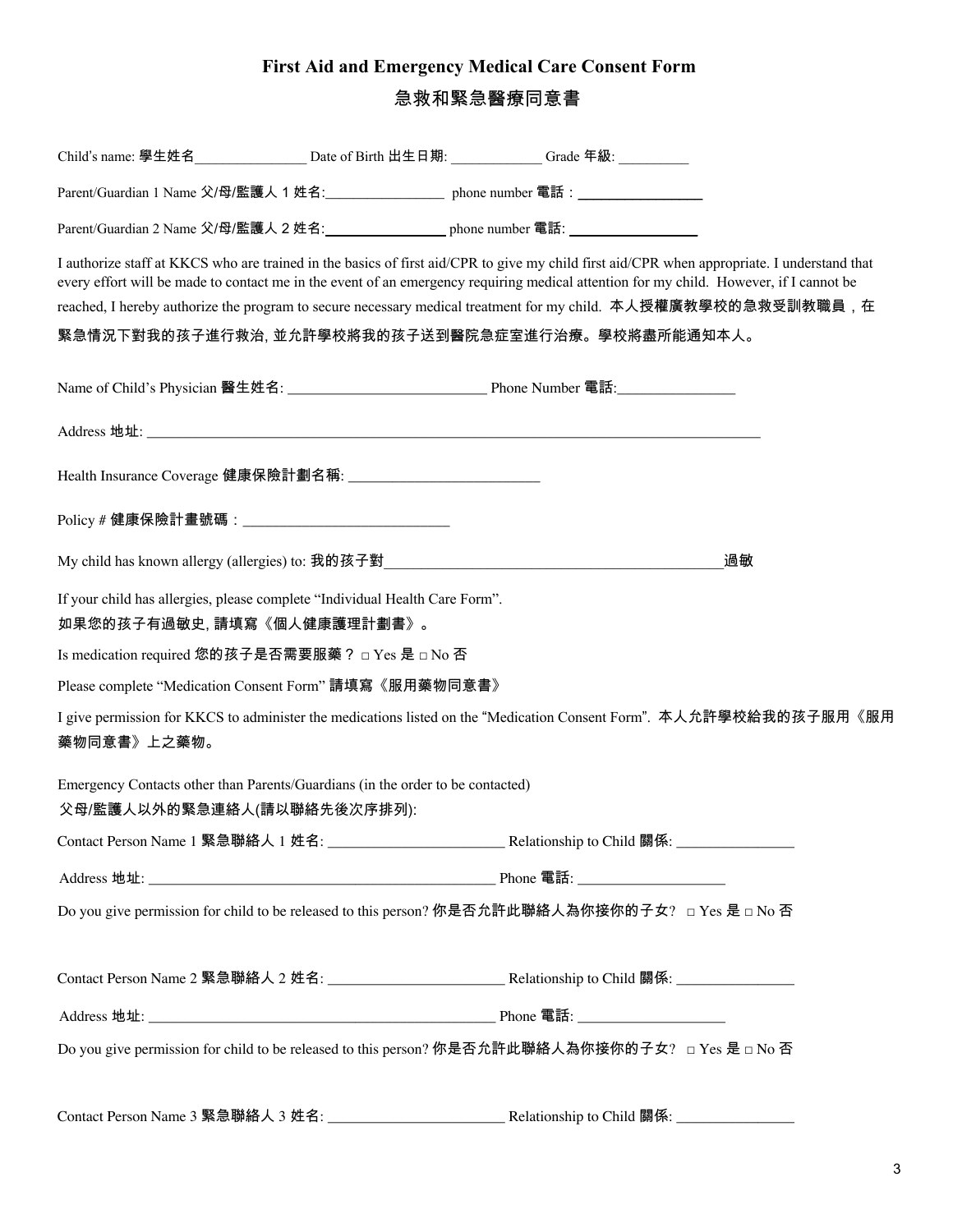Do you give permission for child to be released to this person? 你是否允許此聯絡人為你接你的子女? □ Yes 是 □ No 否

<u> 1989 - Johann Stoff, deutscher Stoff, der Stoff, der Stoff, der Stoff, der Stoff, der Stoff, der Stoff, der S</u>

Parent/Guardian Signature 父母或監護人簽名

Date 日期